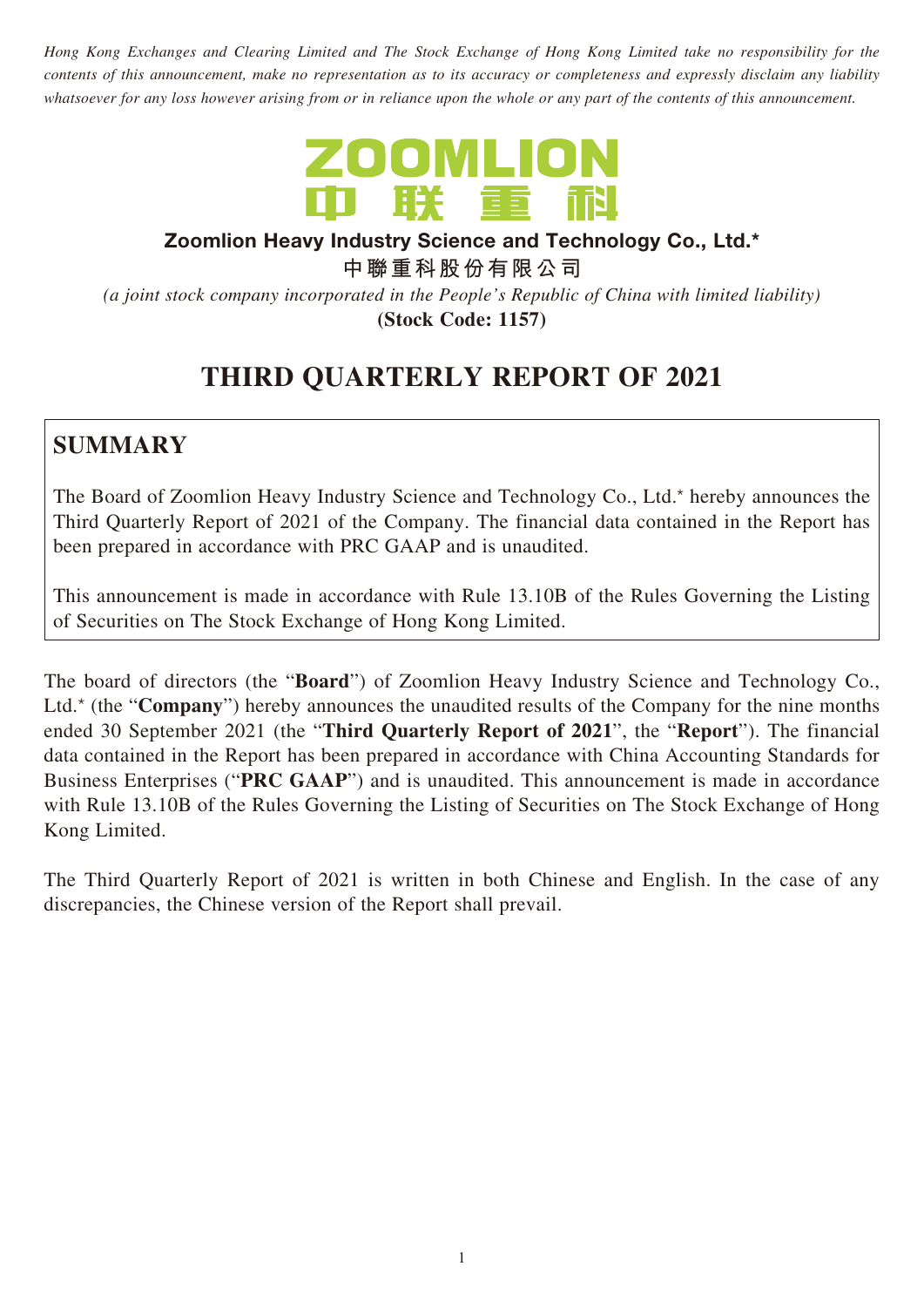### **THIRD QUARTERLY REPORT OF 2021 OF ZOOMLION HEAVY INDUSTRY SCIENCE AND TECHNOLOGY CO., LTD.\***

### **1. IMPORTANT**

- 1.1 The Board, the Supervisory Board of the Company and its directors, supervisors and senior management warrant that there are no mis-representations, misleading statements or material omissions in the Report, and they shall, individually and jointly, accept full responsibility for the truthfulness, accuracy and completeness of the contents of the Report.
- 1.2 None of the directors, supervisors and senior management declared to be unable to confirm or held objection to the truthfulness, accuracy and completeness of the Report.
- 1.3 All members of the Board attended the Board meeting in person for the review of the Report.
- 1.4 The third quarterly financial statements of the Company are unaudited.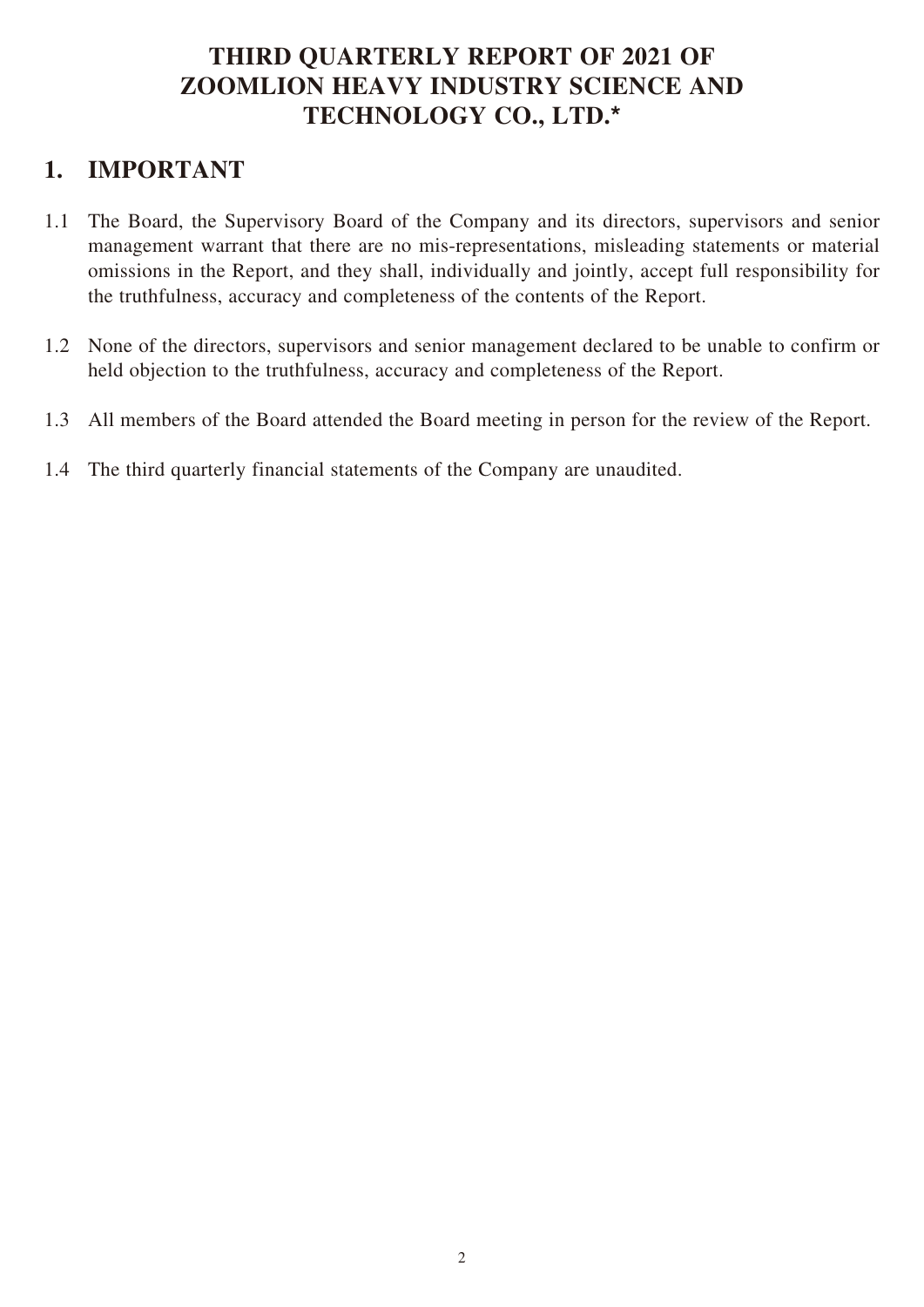## **2. CORPORATE INFORMATION**

### **2.1 Principal Financial Data and Indicators prepared in accordance with PRC GAAP**

Unit: RMB

| <b>Items</b>                                                                                                | <b>The Reporting</b><br>Period | Changes in the<br><b>Reporting Period</b><br>as compared with<br>the corresponding | beginning of the<br>year to the end of<br>period of last year the Reporting Period | <b>Changes from the</b><br>beginning of the<br>year to the end of<br>From the the Reporting Period<br>as compared with<br>the corresponding<br>period of last year |
|-------------------------------------------------------------------------------------------------------------|--------------------------------|------------------------------------------------------------------------------------|------------------------------------------------------------------------------------|--------------------------------------------------------------------------------------------------------------------------------------------------------------------|
| Operating income (RMB)                                                                                      | 11,977,925,995.37              | $-27.04\%$                                                                         | 54, 427, 253, 993. 35                                                              | 20.30%                                                                                                                                                             |
| Net profit attributable to equity shareholders<br>of the Company (RMB)                                      | 900,542,944.34                 | $-46.01\%$                                                                         | 5,750,636,124.21                                                                   | 1.13%                                                                                                                                                              |
| Net profit attributable to equity shareholders<br>of the Company after extraordinary gain<br>and loss (RMB) | 758,488,488.04                 | $-47.71%$                                                                          | 5,300,643,374.34                                                                   | 6.95%                                                                                                                                                              |
| Net cash flow from operating activities                                                                     |                                |                                                                                    |                                                                                    |                                                                                                                                                                    |
| (RMB)                                                                                                       |                                |                                                                                    | 4,634,470,255.63                                                                   | 15.37%                                                                                                                                                             |
| Basic earnings per share (RMB/share)                                                                        | 0.10                           | $-53.01\%$                                                                         | 0.70                                                                               | $-8.32\%$                                                                                                                                                          |
| Diluted earnings per share (RMB/share)                                                                      | 0.10                           | $-53.01\%$                                                                         | 0.70                                                                               | $-8.32%$                                                                                                                                                           |
| Weighted average return on net assets                                                                       | 1.61%                          | $-2.07\%$                                                                          | 10.43%                                                                             | $-2.98%$                                                                                                                                                           |
|                                                                                                             | As at the end of               | As at the end of                                                                   |                                                                                    | Changes at the end of the Reporting Period                                                                                                                         |
|                                                                                                             | the Reporting Period           | last year                                                                          |                                                                                    | as compared with the end of last year                                                                                                                              |
| Total assets (RMB)                                                                                          | 131,460,277,258.54             | 116,274,938,529.14                                                                 |                                                                                    | 13.06%                                                                                                                                                             |
| Net assets attributable to equity shareholders                                                              |                                |                                                                                    |                                                                                    |                                                                                                                                                                    |
| of the Company (RMB)                                                                                        | 56, 322, 269, 949. 73          | 46, 743, 743, 472. 54                                                              |                                                                                    | 20.49%                                                                                                                                                             |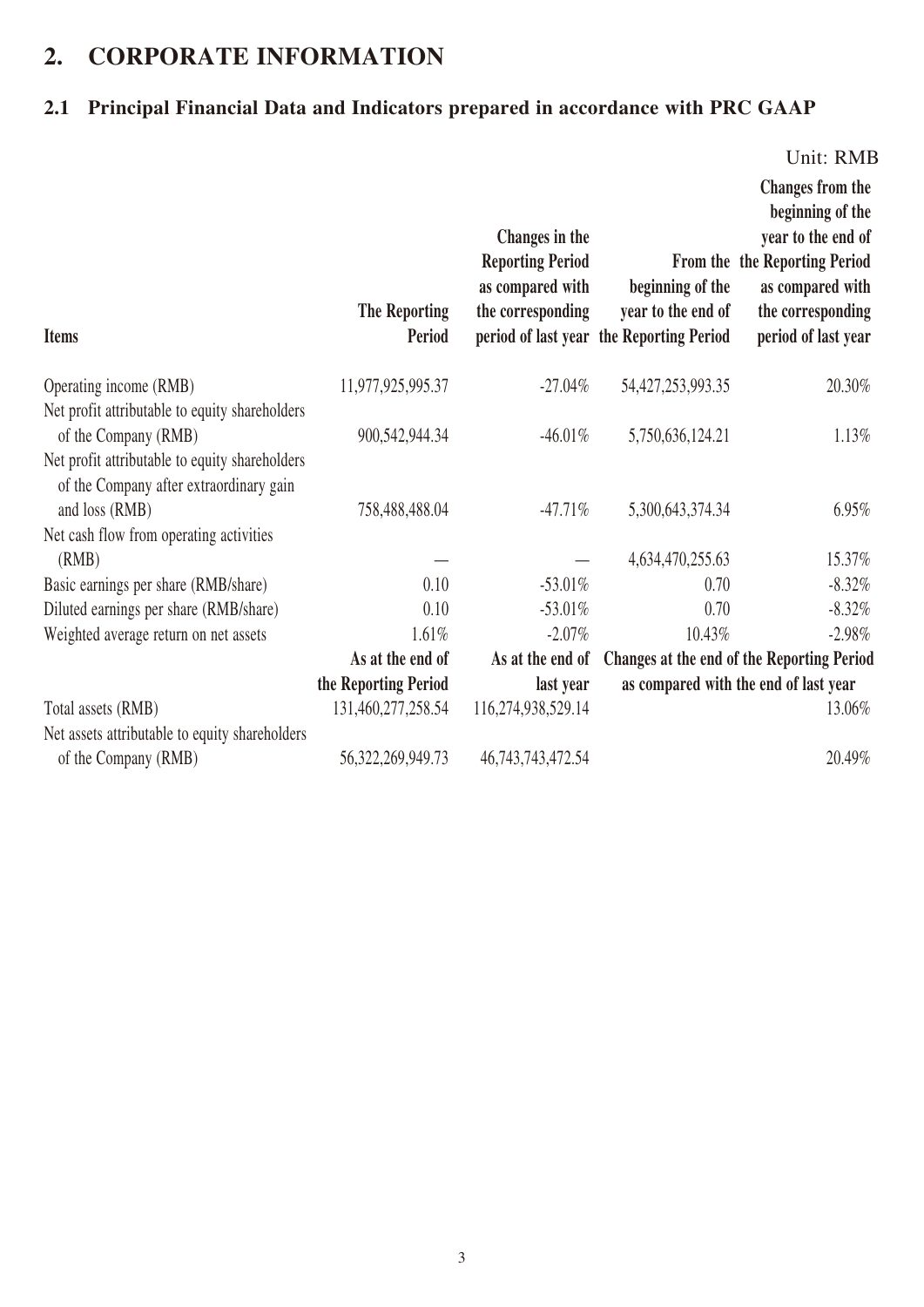|                                                                  |                                                 | Unit: RMB                                                                                          |
|------------------------------------------------------------------|-------------------------------------------------|----------------------------------------------------------------------------------------------------|
| <b>Items</b>                                                     | <b>Amount of the</b><br><b>Reporting Period</b> | <b>Amount from</b><br>the beginning of<br>the year<br>to the end of the<br><b>Reporting Period</b> |
| Gain or loss on disposal of non-current assets                   |                                                 |                                                                                                    |
| (including written off of provision for impairment of assets)    | 7,686,236.18                                    | 76, 340, 118.97                                                                                    |
| Government grants recorded in current profit or loss,            |                                                 |                                                                                                    |
| except government grants of fixed continuous amount or quantity  |                                                 |                                                                                                    |
| closely related to business operations of the Company            |                                                 |                                                                                                    |
| and entitled pursuant to the government policy                   |                                                 |                                                                                                    |
| requirement and unified policy                                   | 111,925,117.67                                  | 229,704,960.08                                                                                     |
| Gain or loss on debt restructuring                               | $-13,681,668.34$                                | -38,939,755.78                                                                                     |
| Gain or loss on changes in fair value of held-for-trading        |                                                 |                                                                                                    |
| financial assets, held-for-trading financial liabilities,        |                                                 |                                                                                                    |
| and investment gains from disposal of held-for-trading           |                                                 |                                                                                                    |
| financial assets, financial assets available for sale,           |                                                 |                                                                                                    |
| other than effective hedging activities related to               |                                                 |                                                                                                    |
| normal business operations of the Company                        | 45,213,210.46                                   | 201, 732, 723. 17                                                                                  |
| Non-operating income and expenses other than those set out above | 30,031,545.17                                   | 79, 192, 779. 76                                                                                   |
| Less: Income tax effect                                          | 33,958,747.19                                   | 87, 297, 213.36                                                                                    |
| Minority interests after tax                                     | 5, 161, 237. 65                                 | 10,740,862.97                                                                                      |
| <b>Total</b>                                                     | 142,054,456.30                                  | 449,992,749.87                                                                                     |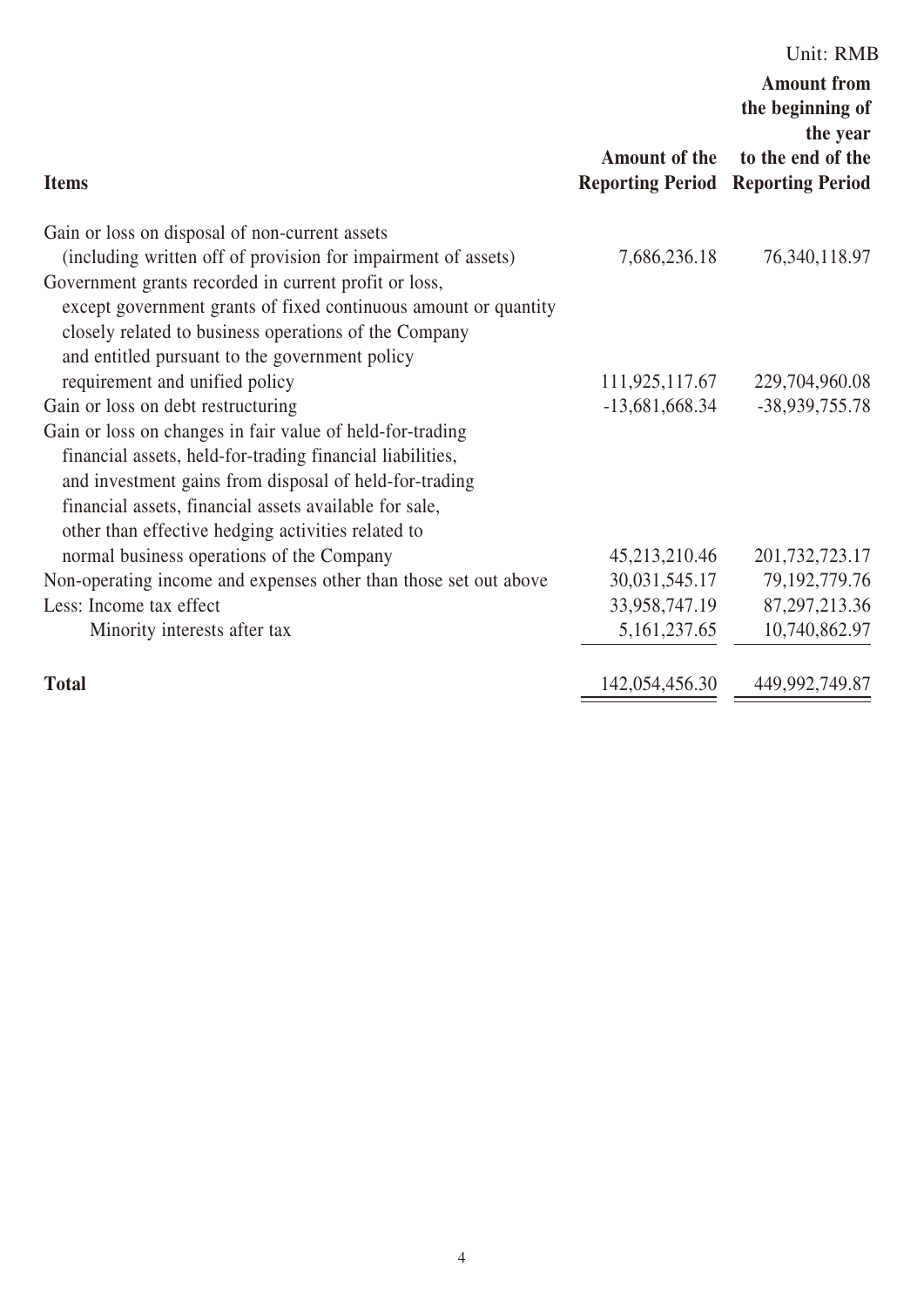#### **2.2 Total number of shareholders and top ten holders of shares not subject to sales restriction as at the end of the reporting period**

Unit: Share (s)

|                                                                                                                                                                                          |                                              |                                   |                          | Number of<br>shares subject |                        | <b>Condition of</b><br>pledge or lock-up |
|------------------------------------------------------------------------------------------------------------------------------------------------------------------------------------------|----------------------------------------------|-----------------------------------|--------------------------|-----------------------------|------------------------|------------------------------------------|
| Name of shareholder                                                                                                                                                                      | Nature of<br>shareholder                     | <b>Shareholding</b><br>percentage | Number of<br>shares held | to trading<br>moratorium    | Condition<br>of shares | <b>Number</b>                            |
| HKSCC NOMINEES LIMITED                                                                                                                                                                   | Overseas legal<br>person                     |                                   | 18.20% 1,579,302,321     | $\boldsymbol{0}$            |                        |                                          |
| Hunan Xing Xiang Investment<br>Holding Group Co., Ltd.                                                                                                                                   | State-owned legal<br>person                  |                                   | 14.44% 1,253,314,876     | $\boldsymbol{0}$            |                        |                                          |
| Changsha Zoomlion and Yisheng<br>Investment Partnership (LLP)                                                                                                                            | Domestic non state-<br>owned legal<br>person | 7.86%                             | 682, 201, 864            | $\pmb{0}$                   | Pledged                | 197,245,471                              |
| Zoomlion Heavy Industry Science<br>and Technology Co., Ltd. —<br>Phase I Employee Stock<br>Ownership Plan                                                                                | Other                                        | 4.50%                             | 390,449,924              | $\boldsymbol{0}$            |                        |                                          |
| Hong Kong Securities Clearing<br>Company Limited                                                                                                                                         | Overseas legal<br>person                     | 3.24%                             | 280,896,817              | $\boldsymbol{0}$            |                        |                                          |
| China Securities Finance Co., Ltd                                                                                                                                                        | State-owned legal<br>person                  | 2.69%                             | 233,042,928              | $\boldsymbol{0}$            |                        |                                          |
| Real Smart International                                                                                                                                                                 | Overseas legal<br>person                     | 1.94%                             | 168,635,602              | $\pmb{0}$                   | Pledged                | 168,635,602                              |
| Urumqi Phoenix Cornerstone<br><b>Equity Investment Management</b><br>Limited Partnership —<br>Maanshan Xuanyuan<br>Cornerstone Equity Investment<br>Partnership (Limited<br>Partnership) | Other                                        | 1.72%                             | 148,869,223              | $\boldsymbol{0}$            |                        |                                          |
| Urumqi Phoenix Cornerstone<br><b>Equity Investment Management</b><br>Limited Partnership — Phoenix<br>Cornerstone Tongli Private<br><b>Equity Investment Fund</b>                        | Other                                        | 0.86%                             | 74,434,611               | $\pmb{0}$                   |                        |                                          |
| CSC Financial Company Limited                                                                                                                                                            | State-owned legal<br>person                  | 0.46%                             | 39,828,786               | $\boldsymbol{0}$            |                        |                                          |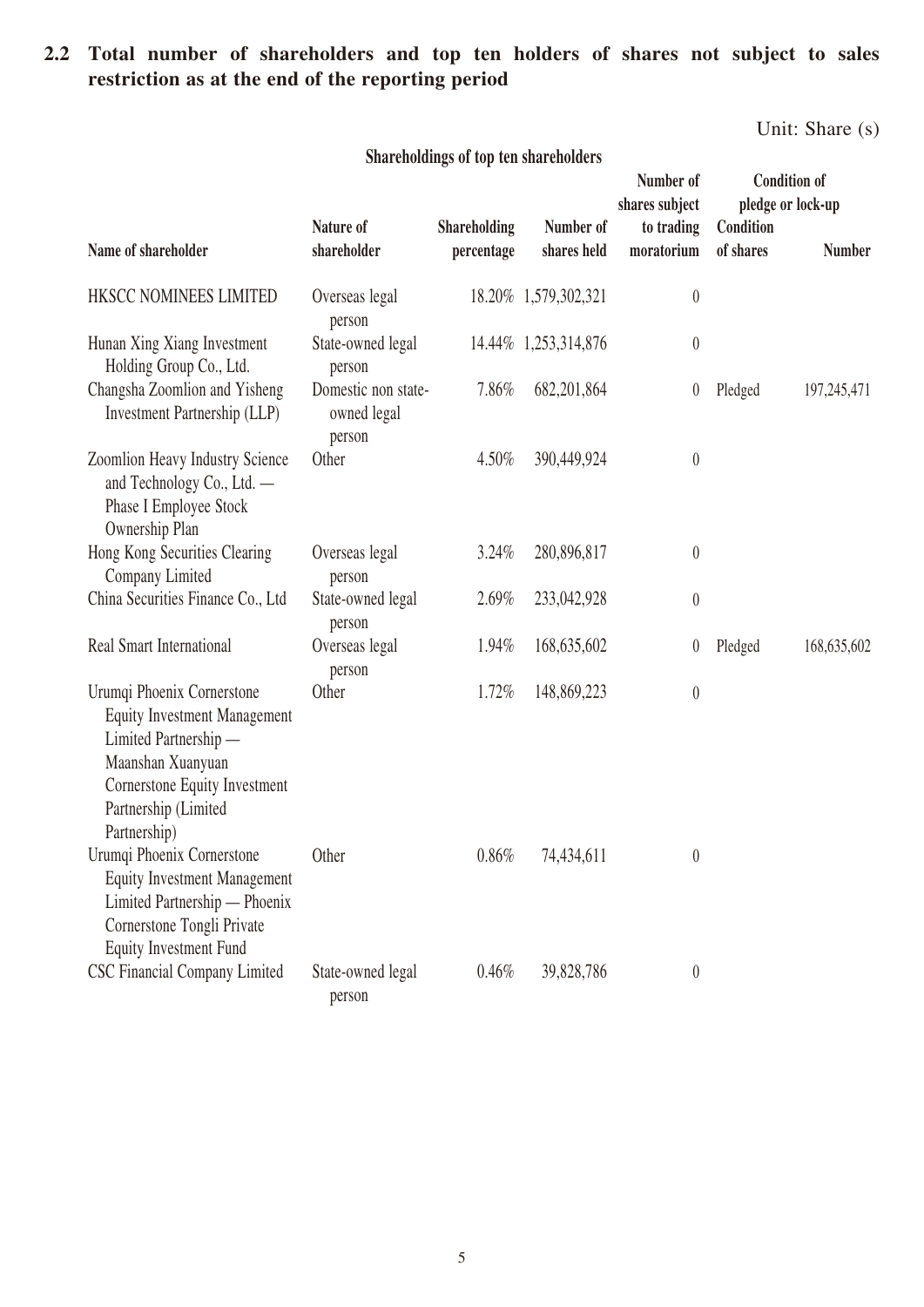### **3. SIGNIFICANT CHANGES IN MAJOR ITEMS OF THE FINANCIAL STATEMENTS AND FINANCIAL INDICATORS AND REASONS (BASED ON STATEMENTS REPORTED UNDER PRC GAAP)**

Unit: RMB

| <b>Items</b>                                   | At the<br>end of the<br>current period | At the<br>beginning of the<br>previous period | <b>Changes</b> | <b>Description of reasons</b>                                                                                                      |
|------------------------------------------------|----------------------------------------|-----------------------------------------------|----------------|------------------------------------------------------------------------------------------------------------------------------------|
| Cash and cash equivalents                      | 18,400,344,602.49                      | 12,483,470,167.53                             | 47.40%         | Mainly attributable to the<br>increase in sales return in<br>the current period and share<br>private placement                     |
| Financial assets held-for-<br>trading          | 9,459,404,455.89                       | 4,283,920,474.90                              | 120.81%        | Mainly attributable to the<br>increase in the purchase of<br>wealth management products<br>with idle fund in the current<br>period |
| <b>Bill</b> receivables                        | 472,213,894.73                         | 241,320,041.08                                | 95.68%         | Mainly attributable to the<br>increase in settlement of bills<br>due to an increase in sales                                       |
| Prepayments                                    | 1,168,488,764.02                       | 879,982,211.32                                | 32.79%         | Mainly attributable to the<br>increase in prepayments of<br>materials in the current period                                        |
| Other receivables                              | 2,766,531,129.24                       | 1,022,593,760.47                              | 170.54%        | Mainly attributable to the<br>increase in transactions<br>receivable                                                               |
| Non-current liabilities due<br>within one year | 5,547,135,011.83                       | 10,367,425,856.47                             | $-46.49\%$     | Mainly attributable to the<br>decrease in finance lease<br>receivable due within one year                                          |
| Long-term receivables                          | 7,657,111,957.48                       | 13,009,990,056.97                             | $-41.14%$      | Mainly attributable to the<br>decrease in finance lease<br>receivable due after one year                                           |
| Other non-current financial<br>assets          | 253, 144, 176.39                       | 423,670,799.28                                |                | -40.25% Mainly attributable to the<br>decrease in change in shares<br>and other financial assets held<br>in the current period     |
| Construction in progress                       | 3,021,032,565.00                       | 1,233,096,522.13                              | 145.00%        | Mainly attributable to the<br>increase in investment in<br>construction in the current<br>period                                   |
| Accrued payroll                                | 732,549,855.41                         | 1,132,508,630.17                              | $-35.32%$      | Mainly attributable to the<br>decrease in payroll payable                                                                          |
| Taxes payable                                  | 427,817,725.04                         | 1,117,230,624.53                              | $-61.71%$      | Mainly attributable to the<br>increase in taxes payment in<br>the current period                                                   |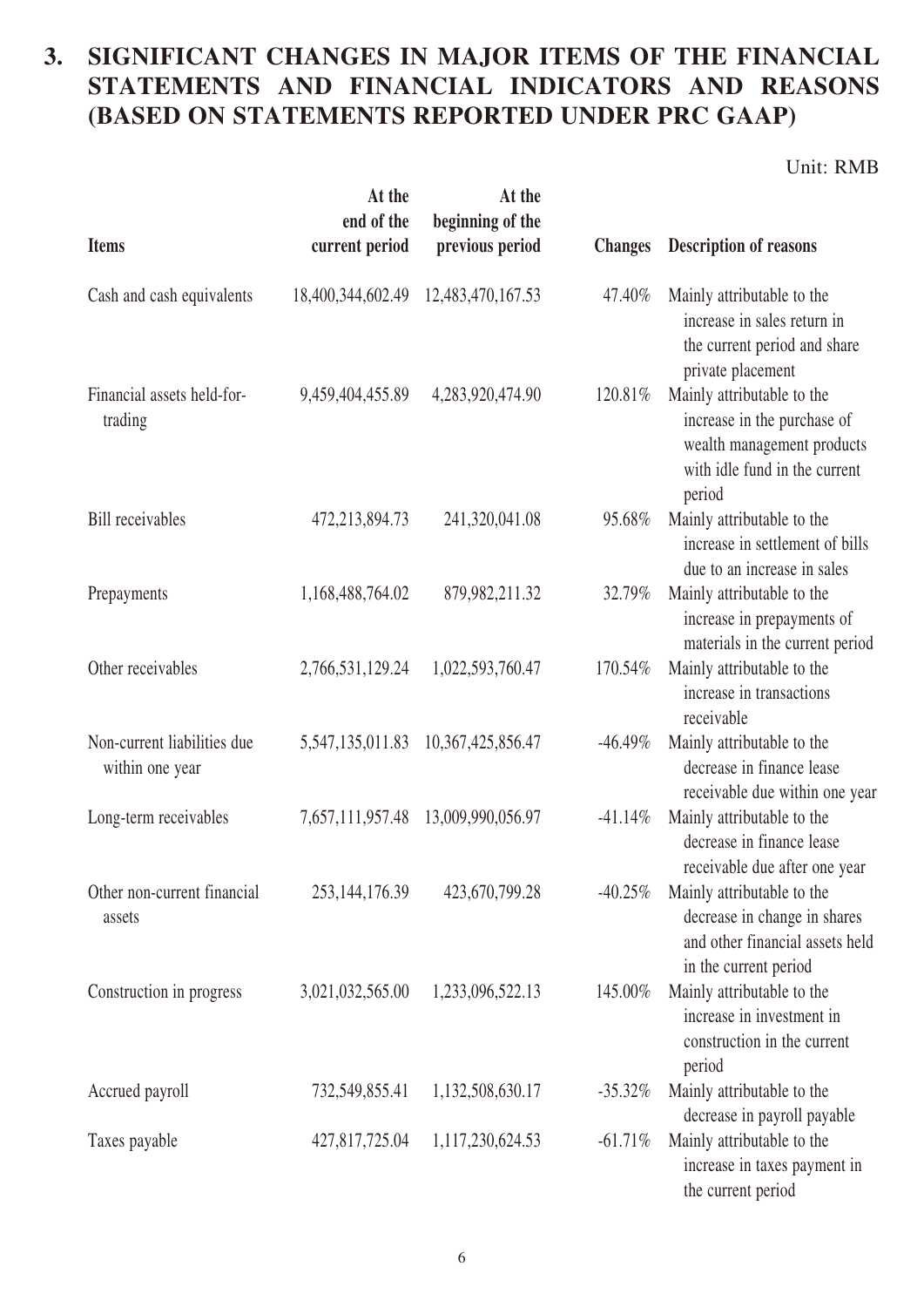| <b>Items</b>                                   | At the<br>end of the<br>current period | At the<br>beginning of the<br>previous period | <b>Changes</b> | <b>Description of reasons</b>                                                                                               |
|------------------------------------------------|----------------------------------------|-----------------------------------------------|----------------|-----------------------------------------------------------------------------------------------------------------------------|
| Non-current liabilities due<br>within one year | 5,743,968,528.73                       | 269,604,394.54                                | 2030.52%       | Mainly attributable to the<br>increase in bonds payable due<br>within one year                                              |
| Bonds payable                                  | 8,901,058,280.05                       | 13,409,586,631.00                             | $-33.62%$      | Mainly attributable to the<br>decrease in bonds payable due<br>after one year                                               |
| Long-term payables                             | 723,348,673.01                         | 1,163,196,083.58                              | $-37.81\%$     | Mainly attributable to the<br>decrease in customer finance<br>lease deposit                                                 |
| Deferred income                                | 1,198,439,731.18                       | 699,212,950.64                                | 71.40%         | Mainly attributable to the<br>increase in government grants<br>received in the current period                               |
| Capital reserve                                | 19,493,306,551.43                      | 13,516,649,785.66                             | 44.22%         | Mainly attributable to the effect<br>of additional issuance of share<br>in the current period                               |
| Special reserves                               | 82,871,050.17                          | 59,352,877.26                                 | 39.62%         | Mainly attributable to the<br>increase in provision for safe<br>production expenses in the                                  |
| Research and development<br>expenses           | 2,937,728,596.39                       | 1,710,722,805.49                              | 71.72%         | current period<br>Mainly attributable to the<br>increase in investment in<br>research and development in                    |
| Financial expenses                             | $-47,852,442.91$                       | 35,410,438.27                                 | $-235.14%$     | the current period<br>Mainly attributable to the<br>increase in exchange gains and<br>interest income                       |
| Other gains                                    | 812,431,632.78                         | 343,235,840.47                                | 136.70%        | Mainly attributable to the<br>increase in government grants<br>received in the current period                               |
| Investment gains                               | 117,337,610.37                         | 331,962,770.95                                | $-64.65%$      | Mainly attributable to the<br>effect of the derecognition of<br>financial assets at amortized<br>cost in the current period |
| Gain and loss on change in<br>fair value       | 157,098,662.85                         | 120,350,149.25                                | 30.53%         | Mainly attributable to the<br>increase in fair value of<br>financial assets                                                 |
| Losses on credit impairment                    | $-506,828,549.27$                      | $-811,585,636.67$                             | $-37.55%$      | Mainly attributable to the<br>decrease in provisions in the<br>current period                                               |
| Losses on assets impairment                    | $-6,458,861.24$                        | -87,996,370.66                                | $-92.66%$      | Mainly attributable to the<br>decrease in inventories<br>impairment provisions in the<br>current period                     |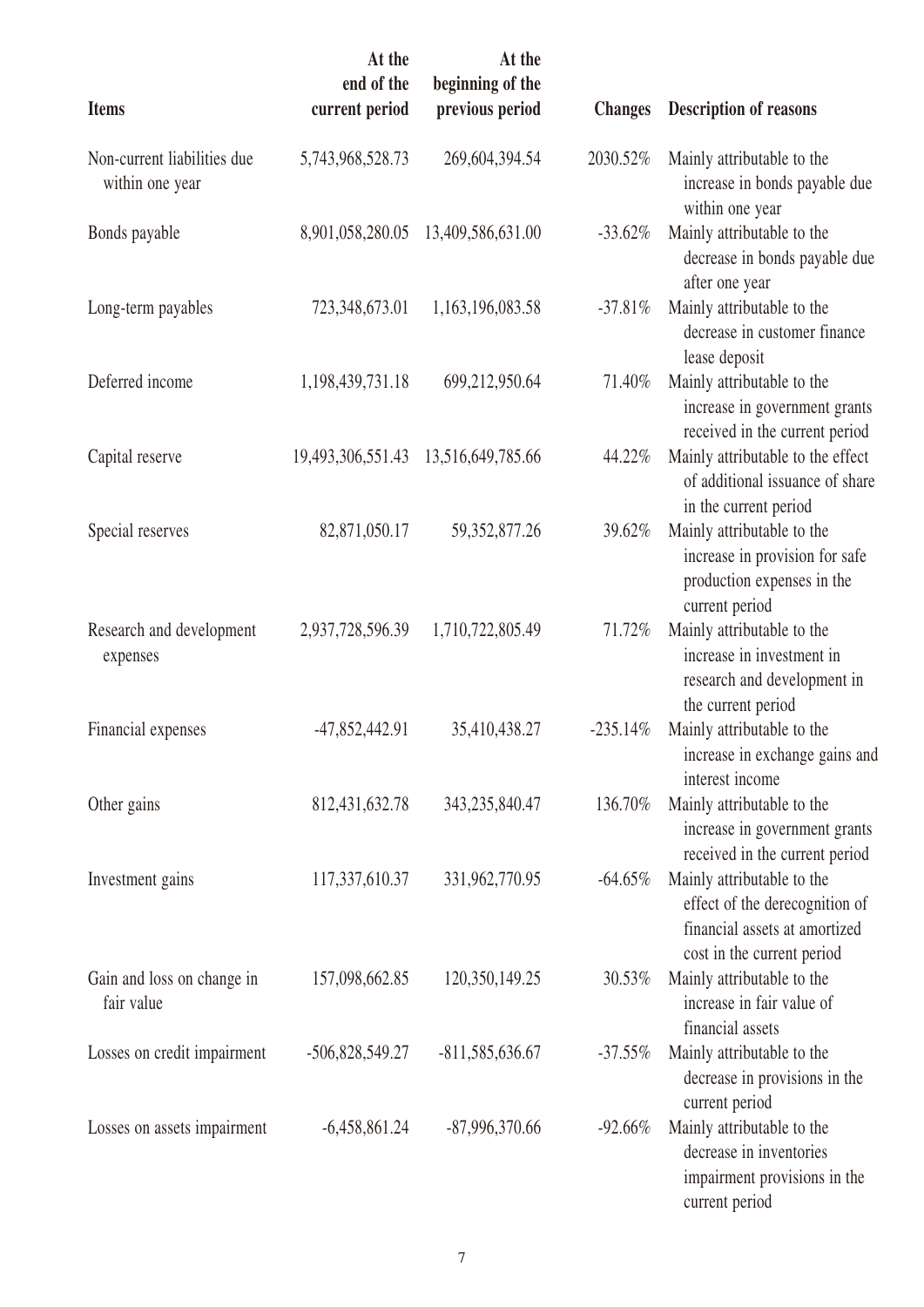| <b>Items</b>                                 | At the<br>end of the<br>current period | At the<br>beginning of the<br>previous period | <b>Changes</b> | <b>Description of reasons</b>                                                                                                                    |
|----------------------------------------------|----------------------------------------|-----------------------------------------------|----------------|--------------------------------------------------------------------------------------------------------------------------------------------------|
| Gains from asset disposal                    | 70,510,199.77                          | 185, 674, 185. 37                             | $-62.02\%$     | Mainly attributable to the<br>decrease in asset disposal in<br>the current period                                                                |
| Non-operating expenses                       | 37,308,078.66                          | 60,027,466.37                                 | $-37.85\%$     | Mainly attributable to the<br>decrease in non-operating<br>expenses in the current period                                                        |
| Net cash flow from investing<br>activities   | $-4,678,026,013.59$                    | $-863,017,051.56$                             | 442.05%        | Mainly attributable to the<br>increase in the purchase of<br>wealth management products<br>with idle fund as at the end of<br>the current period |
| Net cash flow from financing<br>activities   | 5,854,266,866.05                       | $-1,626,312,172.36$                           |                | Mainly attributable to the share<br>private placement in the<br>current period                                                                   |
| Net increase in cash and cash<br>equivalents | 5,760,125,776.04                       | 1,492,061,165.09                              | 286.05%        | Mainly attributable to the<br>increase in sales return in<br>the current period and share<br>private placement                                   |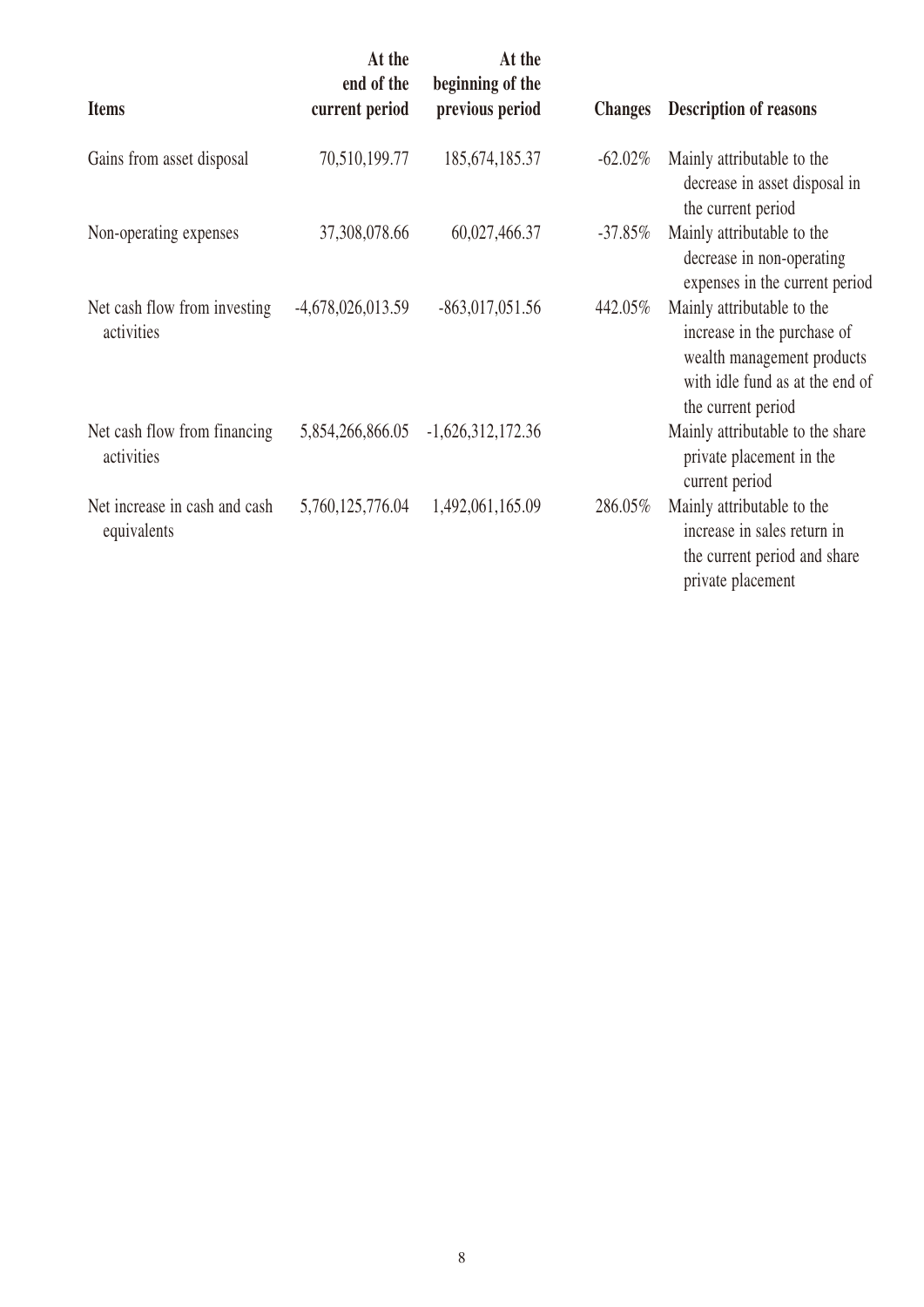# **4. APPENDIX**

#### **4.1 Consolidated Balance Sheet**

| <b>Item</b>                                   | 30 September<br>2021  | Unit: RMB<br>31 December<br>2020 |
|-----------------------------------------------|-----------------------|----------------------------------|
| Current assets:                               |                       |                                  |
| Cash and cash equivalents                     | 18,400,344,602.49     | 12,483,470,167.53                |
| Balance with clearing companies               |                       |                                  |
| Placements with other financial institutions  |                       |                                  |
| Financial assets held-for-trading             | 9,459,404,455.89      | 4,283,920,474.90                 |
| Derivative financial assets                   |                       |                                  |
| <b>Bill</b> receivables                       | 472,213,894.73        | 241,320,041.08                   |
| Account receivables                           | 42,000,182,482.42     | 32,715,406,718.12                |
| Account receivable financing                  | 1,416,896,789.19      | 2,290,702,387.47                 |
| Prepayments                                   | 1,168,488,764.02      | 879,982,211.32                   |
| Premiums receivable                           |                       |                                  |
| Reinsurance accounts receivable               |                       |                                  |
| Deposits receivable from reinsurance contract |                       |                                  |
| Other receivables                             | 2,766,531,129.24      | 1,022,593,760.47                 |
| Including: Interest receivable                | 8,211,465.58          | 4,580,527.12                     |
| Dividends receivable                          | 4,800,000.00          |                                  |
| Purchases of resold financial assets          |                       |                                  |
| Inventories                                   | 15,699,861,012.07     | 14,652,384,310.12                |
| Contract assets                               |                       |                                  |
| Held-for-sale assets                          |                       |                                  |
| Non-current assets due within one year        | 5,547,135,011.83      | 10,367,425,856.47                |
| Other current assets                          | 2,456,222,142.77      | 2,307,931,226.86                 |
| <b>Total current assets</b>                   | 99, 387, 280, 284. 65 | 81, 245, 137, 154. 34            |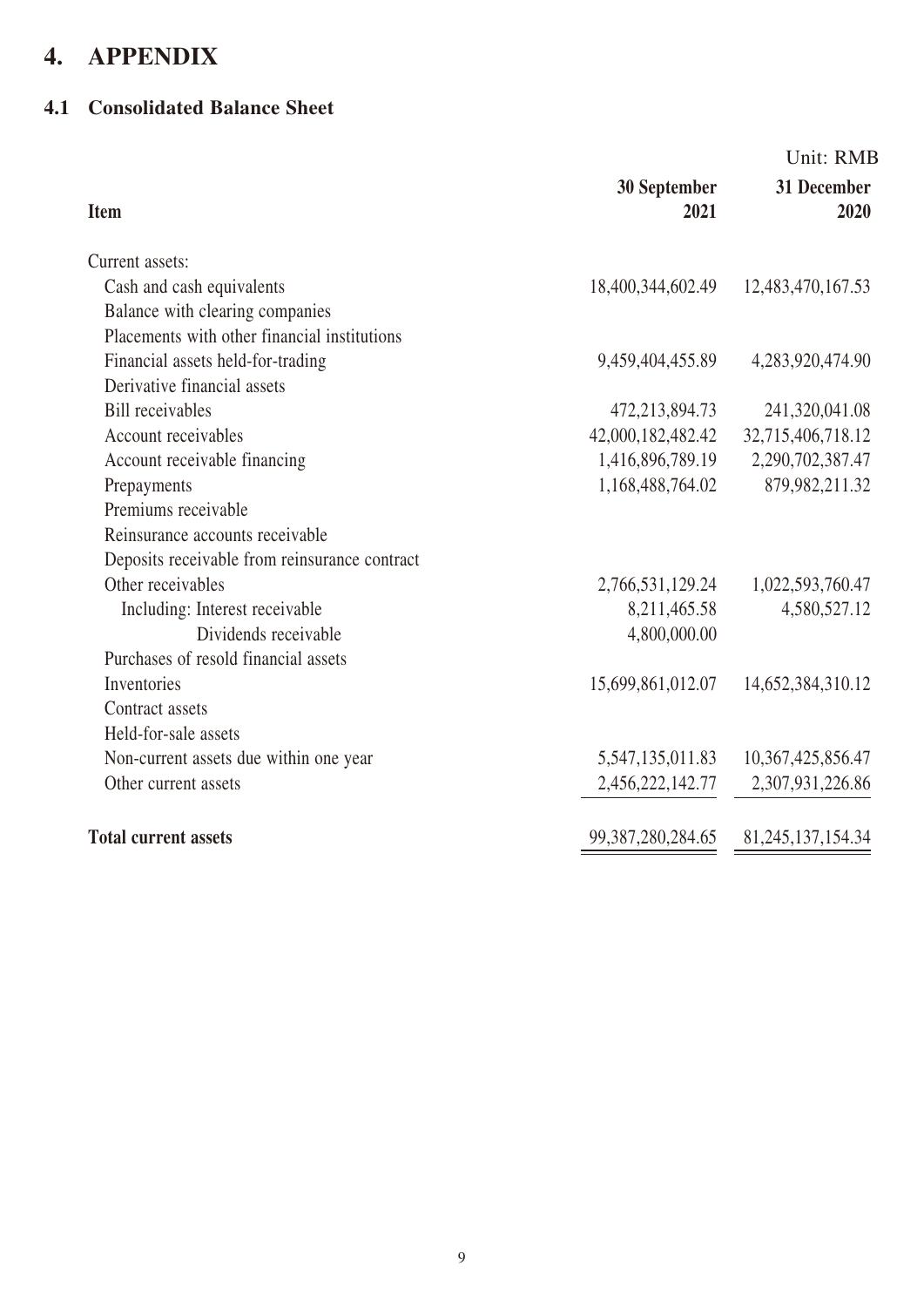| <b>Item</b>                             | 30 September<br>2021 | 31 December<br>2020 |
|-----------------------------------------|----------------------|---------------------|
| Non-current assets:                     |                      |                     |
| Loans and advances granted              |                      |                     |
| Debt investments                        |                      |                     |
| Other debt investments                  |                      |                     |
| Long-term receivables                   | 7,657,111,957.48     | 13,009,990,056.97   |
| Long-term equity investment             | 4, 145, 748, 604. 45 | 3,387,958,164.81    |
| Investments in other equity instruments | 2,167,002,847.06     | 2,279,029,892.51    |
| Other non-current financial assets      | 253, 144, 176. 39    | 423,670,799.28      |
| Investment property                     |                      |                     |
| Fixed assets                            | 6,511,439,494.20     | 6,109,216,400.63    |
| Construction in progress                | 3,021,032,565.00     | 1,233,096,522.13    |
| Biological assets for production        |                      |                     |
| Oil and gas assets                      |                      |                     |
| Right-of-use assets                     | 494,315,507.18       | 457, 262, 854. 92   |
| Intangible assets                       | 4,521,458,442.92     | 4,554,681,967.48    |
| Development expenses                    | 24, 143, 732. 43     | 20,901,384.59       |
| Goodwill                                | 2,000,418,478.84     | 2,091,161,775.43    |
| Long-term deferred expenditures         | 7,451,779.08         | 10,009,121.09       |
| Deferred income tax assets              | 1,269,729,388.86     | 1,451,817,755.36    |
| Other non-current assets                |                      | 1,004,679.60        |
| <b>Total non-current assets</b>         | 32,072,996,973.89    | 35,029,801,374.80   |
| <b>Total assets</b>                     | 131,460,277,258.54   | 116,274,938,529.14  |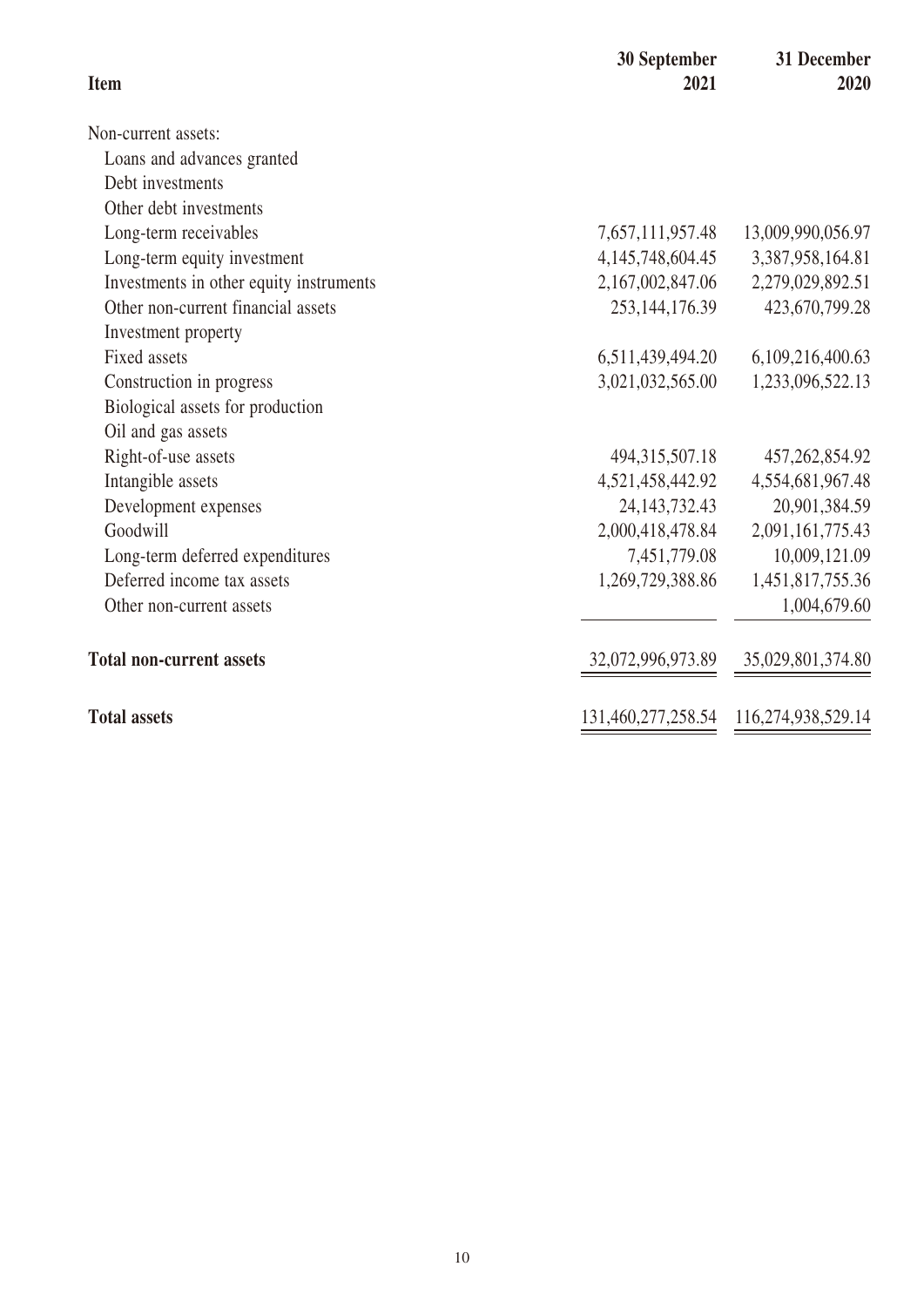| <b>Item</b>                                         | 30 September<br>2021  | 31 December<br>2020 |
|-----------------------------------------------------|-----------------------|---------------------|
| <b>Current liabilities:</b>                         |                       |                     |
| Short-term borrowings                               | 3,679,860,256.84      | 2,958,487,965.73    |
| Borrowings from the Central Bank                    |                       |                     |
| Capital borrowed                                    |                       |                     |
| Financial liabilities held-for-trading              |                       |                     |
| Derivative financial liabilities                    |                       |                     |
| Bills payable                                       | 21,770,642,732.87     | 18,920,993,682.35   |
| Account payable                                     | 15, 312, 194, 231. 25 | 13,663,256,515.58   |
| Advances from customers                             |                       |                     |
| <b>Contract liabilities</b>                         | 2,469,987,408.66      | 2,777,087,292.76    |
| Funds from disposal of repurchased financial assets |                       |                     |
| Deposit received and inter-bank deposit             |                       |                     |
| Customer deposit for trading in securities          |                       |                     |
| Customer deposits for securities underwriting       |                       |                     |
| Accrued payroll                                     | 732,549,855.41        | 1,132,508,630.17    |
| Taxes payable                                       | 427,817,725.04        | 1,117,230,624.53    |
| Other payables                                      | 4,948,734,155.24      | 5,471,669,250.21    |
| Including: Interest payable                         | 352,922,382.20        | 88,807,936.23       |
| Dividends payable                                   | 263, 196, 123. 96     | 263, 196, 123. 96   |
| Handling charges and commissions payable            |                       |                     |
| Reinsurance account payable                         |                       |                     |
| Held-for-sale liabilities                           |                       |                     |
| Non-current liabilities due within one year         | 5,743,968,528.73      | 269,604,394.54      |
| Other current liabilities                           | 711,844,485.07        | 637, 201, 577.85    |
| <b>Total current liabilities</b>                    | 55, 797, 599, 379. 11 | 46,948,039,933.72   |
| Non-current liabilities:                            |                       |                     |
| Deposits for insurance contract                     |                       |                     |
| Long-term borrowings                                | 3,690,621,792.45      | 2,927,019,193.60    |
| Bonds payable                                       | 8,901,058,280.05      | 13,409,586,631.00   |
| Including: Preference shares                        |                       |                     |
| Perpetual bonds                                     |                       |                     |
| Lease liabilities                                   | 381, 585, 892. 67     | 319,959,899.11      |
| Long-term payables                                  | 723,348,673.01        | 1,163,196,083.58    |
| Long-term accrued payroll                           |                       |                     |
| <b>Accrued liabilities</b>                          |                       |                     |
| Deferred income                                     | 1,198,439,731.18      | 699,212,950.64      |
| Deferred income tax liabilities                     | 436,552,364.14        | 489,750,688.94      |
| Other non-current liabilities                       | 2,632,590,459.36      | 2,431,260,461.96    |
| <b>Total non-current liabilities</b>                | 17,964,197,192.86     | 21,439,985,908.83   |
| <b>Total liabilities</b>                            | 73, 761, 796, 571. 97 | 68,388,025,842.55   |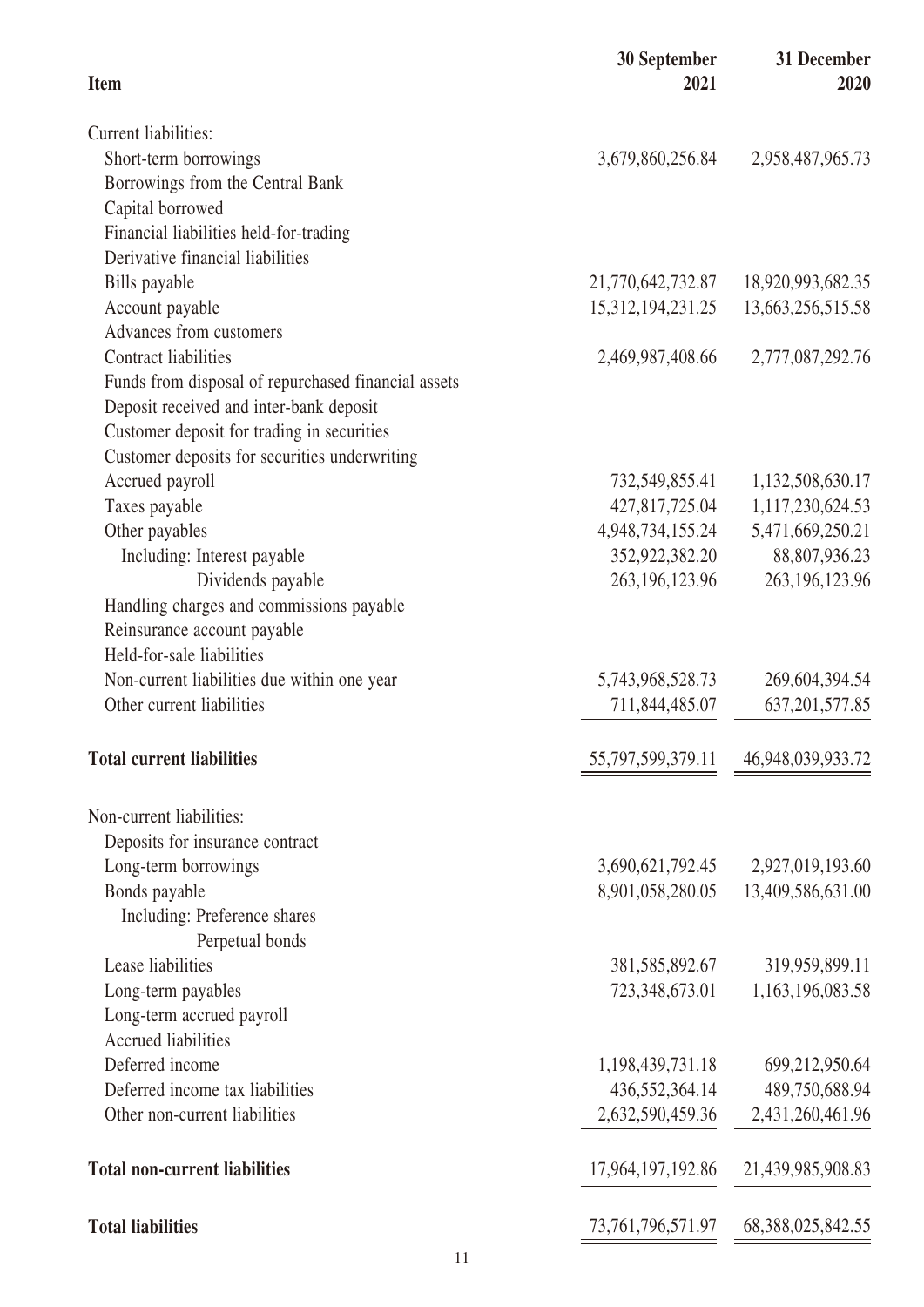| <b>Item</b>                                             | 30 September<br>2021  | 31 December<br>2020   |
|---------------------------------------------------------|-----------------------|-----------------------|
| Owners' equity:                                         |                       |                       |
| Share capital                                           | 8,677,863,666.00      | 7,937,690,533.00      |
| Other equity instruments                                |                       |                       |
| Including: Preference shares                            |                       |                       |
| Perpetual bonds                                         |                       |                       |
| Capital reserve                                         | 19,493,306,551.43     | 13,516,649,785.66     |
| Less: Treasury shares                                   |                       |                       |
| Other comprehensive income                              | $-1,377,086,918.89$   | $-1,287,270,795.72$   |
| Special reserves                                        | 82,871,050.17         | 59, 352, 877. 26      |
| Surplus reserve                                         | 3,924,203,470.88      | 3,924,203,470.88      |
| General risk provisions                                 |                       |                       |
| Undistributed profit                                    | 25,521,112,130.14     | 22,593,117,601.46     |
| Total owners' equity attributable to the equity holders |                       |                       |
| of the parent company                                   | 56, 322, 269, 949. 73 | 46, 743, 743, 472. 54 |
| Minority interests                                      | 1,376,210,736.84      | 1,143,169,214.05      |
| Total owners' equity                                    | 57,698,480,686.57     | 47,886,912,686.59     |
| Total liabilities and owners' equity                    | 131,460,277,258.54    | 116,274,938,529.14    |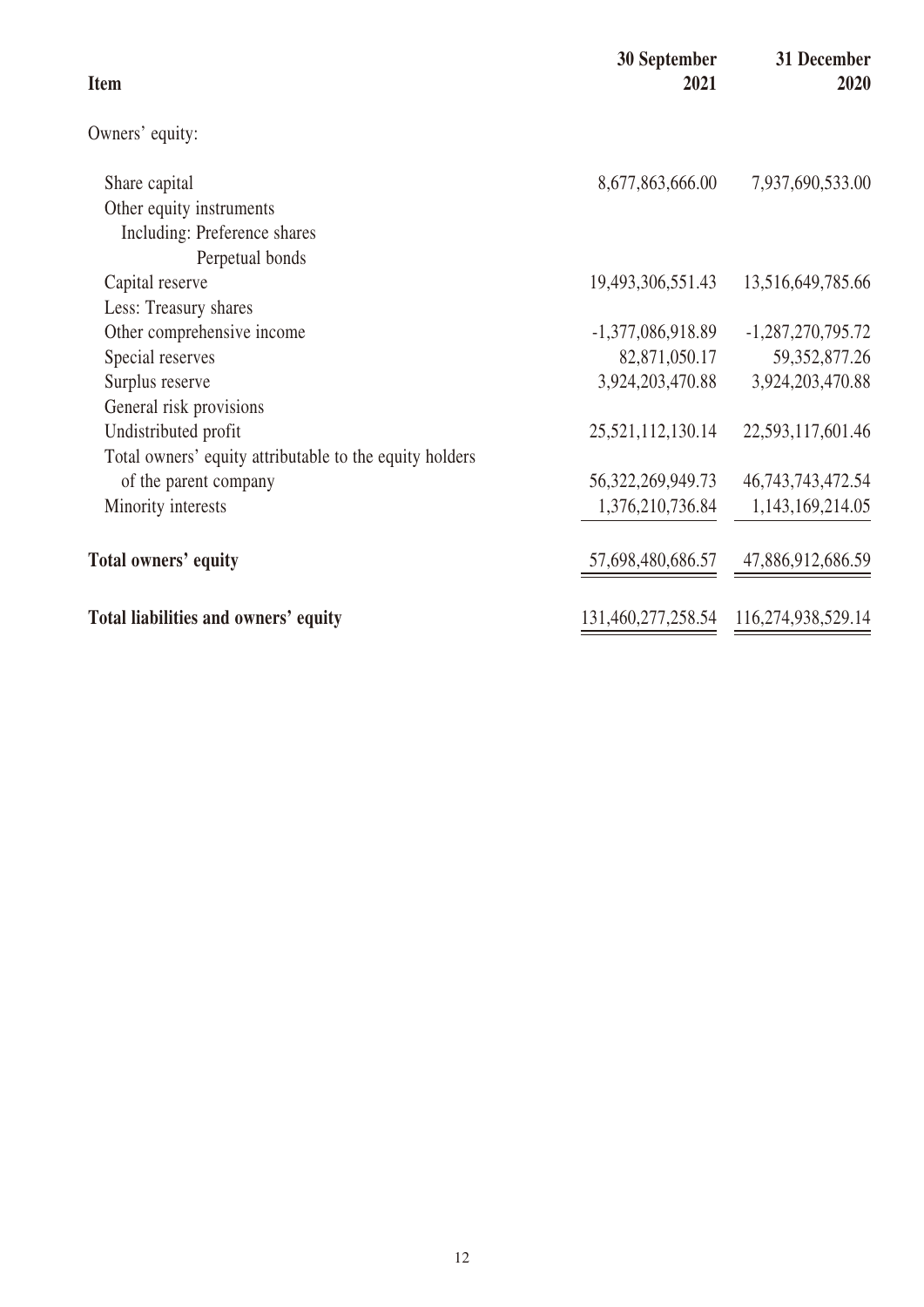**4.2 Consolidated Income Statement from the Beginning of the Year to the end of the Reporting Period**

|             |                                                   |                       | Unit: RMB             |
|-------------|---------------------------------------------------|-----------------------|-----------------------|
|             |                                                   | <b>Amount during</b>  | <b>Amount during</b>  |
| <b>Item</b> |                                                   | the current period    | the previous period   |
| I.          | Total operating income                            | 54,427,253,993.35     | 45,244,039,164.21     |
|             | Including: Operating income                       | 54, 427, 253, 993. 35 | 45,244,039,164.21     |
|             | Interest income                                   |                       |                       |
|             | Premium received                                  |                       |                       |
|             | Handling fee and commission income                |                       |                       |
| II.         | Total operation costs                             | 48, 403, 261, 276. 99 | 38, 797, 381, 832. 54 |
|             | Including: Operation cost                         | 41,170,620,061.23     | 32, 343, 619, 584. 28 |
|             | Interest expenses                                 |                       |                       |
|             | Handling fee and commission expenses              |                       |                       |
|             | Payment on surrenders                             |                       |                       |
|             | Net compensation expenses                         |                       |                       |
|             | Net provision drawn for insurance contract        |                       |                       |
|             | Policy dividend expenses                          |                       |                       |
|             | Reinsurance expenses                              |                       |                       |
|             | Taxes and surcharges                              | 296, 547, 296. 31     | 286,066,271.69        |
|             | Selling expenses                                  | 2,811,311,782.85      | 3,139,550,489.66      |
|             | Administrative expenses                           | 1,234,905,983.12      | 1,282,012,243.15      |
|             | Research and development expenses                 | 2,937,728,596.39      | 1,710,722,805.49      |
|             | Financial expenses                                | $-47,852,442.91$      | 35,410,438.27         |
|             | Including: Interest expenses                      | 707,278,675.70        | 764,120,895.25        |
|             | Interest income                                   | 295,433,749.31        | 183,546,997.17        |
|             | Add:<br>Other gains                               | 812,431,632.78        | 343,235,840.47        |
|             | Income from investment ("-" refers to loss)       | 117,337,610.37        | 331,962,770.95        |
|             | Including: Investment income from associates and  |                       |                       |
|             | joint ventures                                    | 105,813,386.63        | 108,730,797.59        |
|             | Gains from derecognition of financial assets      |                       |                       |
|             | at amortized cost                                 | $-196,729,053.70$     | $-26,396,384.02$      |
|             | Exchange gains ("-" refers to loss)               |                       |                       |
|             | Net gain on exposure hedging ("-" refers to loss) |                       |                       |
|             | Gain on change in fair value ("-" refers to loss) | 157,098,662.85        | 120,350,149.25        |
|             | Losses on credit impairment ("-" refers to loss)  | -506,828,549.27       | $-811,585,636.67$     |
|             | Impairment losses on assets ("-" refers to loss)  | $-6,458,861.24$       | $-87,996,370.66$      |
|             | Gains from asset disposal ("-" refers to loss)    | 70,510,199.77         | 185, 674, 185. 37     |
| Ш.          | Operating profits ("-" refers to loss)            | 6,668,083,411.62      | 6,528,298,270.38      |
|             | Add: Non-operating profits                        | 119,471,884.81        | 113,276,642.80        |
|             | Less: Non-operating expenses                      | 37,308,078.66         | 60,027,466.37         |
|             | IV. Total profits ("-" refers to total loss)      | 6,750,247,217.77      | 6,581,547,446.81      |
|             | Less: Income tax expenses                         | 936, 457, 918.26      | 846, 146, 913. 12     |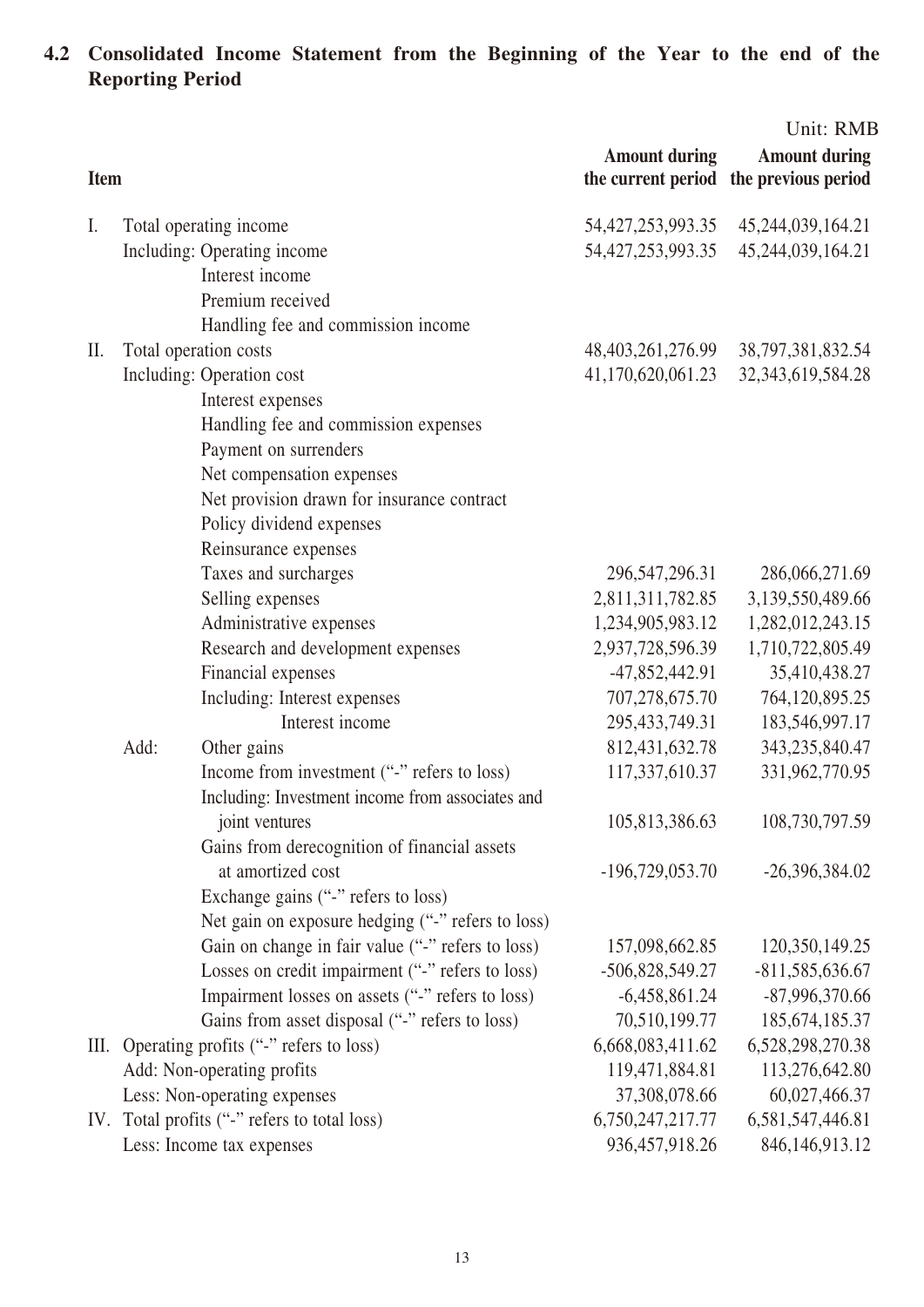| <b>Item</b> |      |                                                          | <b>Amount during</b> | <b>Amount during</b><br>the current period the previous period |
|-------------|------|----------------------------------------------------------|----------------------|----------------------------------------------------------------|
| V.          |      | Net profits ("-" refers to net loss)                     | 5,813,789,299.51     | 5,735,400,533.69                                               |
|             | (I)  | Classified by operation continuity                       |                      |                                                                |
|             |      | Net profits from continuing activities<br>1.             |                      |                                                                |
|             |      | ("-" refers to net loss)                                 | 5,813,789,299.51     | 5,735,400,533.69                                               |
|             |      | Net profits from discontinuing activities<br>2.          |                      |                                                                |
|             |      | ("-" refers to net loss)                                 |                      |                                                                |
|             |      | (II) Classified by ownership                             |                      |                                                                |
|             |      | Net profits attributable to shareholders<br>1.           |                      |                                                                |
|             |      | of the parent company                                    | 5,750,636,124.21     | 5,686,319,128.32                                               |
|             |      | Net profits attributable to minority interests<br>2.     | 63, 153, 175.30      | 49,081,405.37                                                  |
|             |      | VI. Net amount of other comprehensive income after tax   | $-134,612,037.44$    | $-145,253,426.61$                                              |
|             |      | Net amount of other comprehensive income after           |                      |                                                                |
|             |      | tax attributable to owners of the parent company         | $-134,612,037.44$    | $-145,253,426.61$                                              |
|             | (I)  | Other comprehensive income not to be reclassified        |                      |                                                                |
|             |      | into profit or loss subsequently                         | $-2,335,947.63$      | 77,271,061.98                                                  |
|             |      | Change in re-measurement of defined benefit plans<br>1.  |                      |                                                                |
|             |      | Other comprehensive income that may not be<br>2.         |                      |                                                                |
|             |      | reclassified to profit or loss under equity method       |                      |                                                                |
|             |      | Change in fair value of investments in other<br>3.       |                      |                                                                |
|             |      | equity instruments                                       | $-2,335,947.63$      | 77,271,061.98                                                  |
|             |      | Change in fair value of own credit risk<br>4.            |                      |                                                                |
|             |      | 5.<br>Others                                             |                      |                                                                |
|             | (II) | Other comprehensive income to be reclassified into       |                      |                                                                |
|             |      | profit or loss subsequently                              | $-132,276,089.81$    | $-222,524,488.59$                                              |
|             |      | Other comprehensive income that may be<br>1.             |                      |                                                                |
|             |      | reclassified to profit or loss under equity method       |                      |                                                                |
|             |      | Change in fair value of other debt investments<br>2.     |                      |                                                                |
|             |      | 3.<br>Amount included in other comprehensive income      |                      |                                                                |
|             |      | on reclassification of financial assets                  |                      |                                                                |
|             |      | Credit impairment provisions of other<br>4.              |                      |                                                                |
|             |      | debt investments                                         |                      |                                                                |
|             |      | Cash flows hedging reserve<br>5.                         |                      |                                                                |
|             |      | Exchange differences from translation of financial<br>6. |                      |                                                                |
|             |      | statements                                               | $-132,276,089.81$    | $-222,524,488.59$                                              |
|             |      | 7.<br>Others                                             |                      |                                                                |
|             |      | Net amount of other comprehensive income after           |                      |                                                                |
|             |      | tax attributable to minority shareholders                |                      |                                                                |
|             |      | VII. Total comprehensive income                          | 5,679,177,262.07     | 5,590,147,107.08                                               |
|             |      | Total comprehensive income attributable to owners        |                      |                                                                |
|             |      | of the parent company                                    | 5,616,024,086.77     | 5,541,065,701.71                                               |
|             |      | Total comprehensive income attributable to minority      |                      |                                                                |
|             |      | shareholders                                             | 63, 153, 175. 30     | 49,081,405.37                                                  |
|             |      | VIII. Earnings per share:                                |                      |                                                                |
|             | (1)  | Basic earnings per share                                 | 0.70                 | 0.76                                                           |
|             | (2)  | Diluted earnings per share                               | 0.70                 | 0.76                                                           |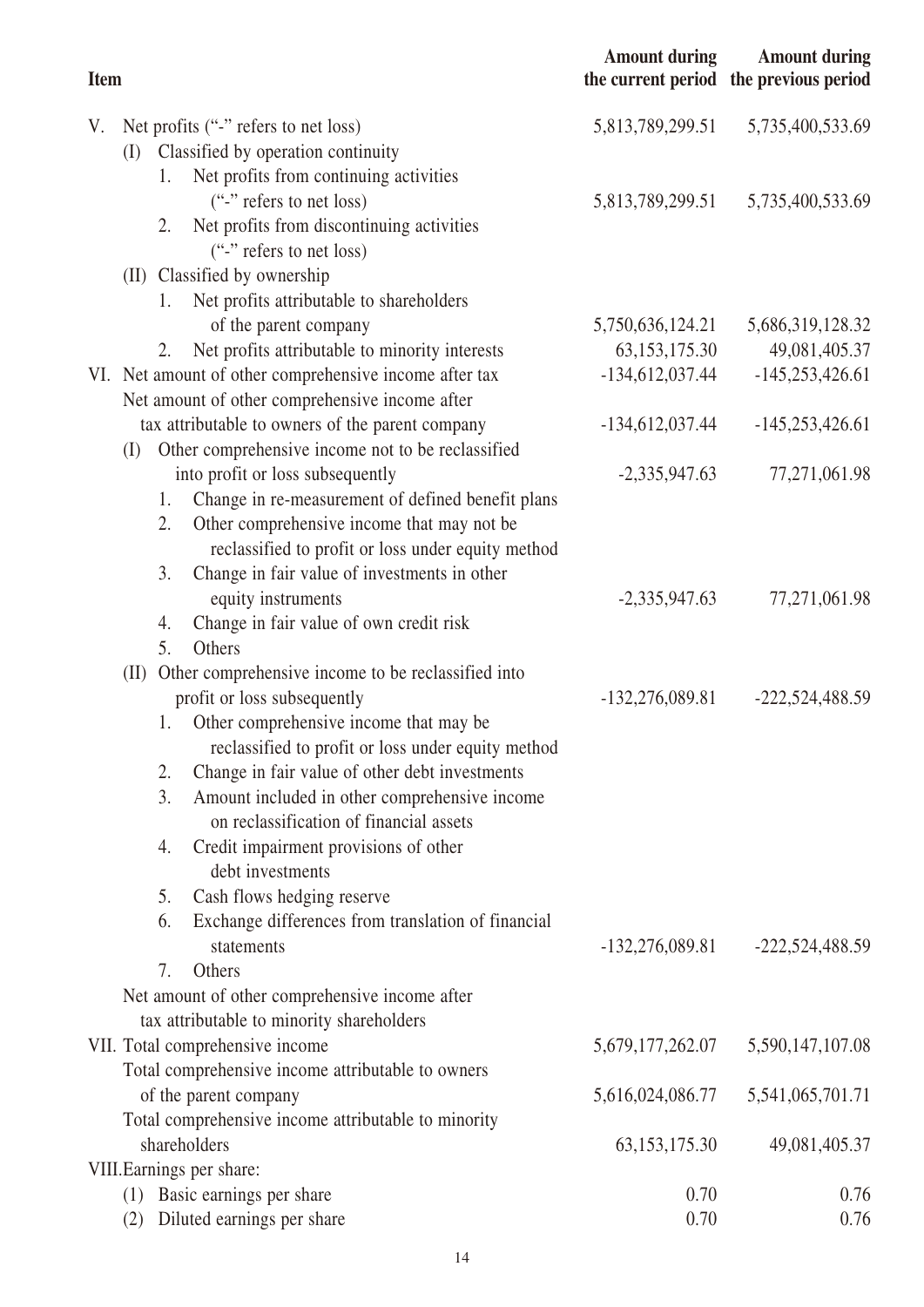#### **4.3 Consolidated Cash Flow Statement from the beginning of the year to the end of the Reporting Period**

| <b>Amount</b><br><b>Amount</b><br>during the<br>during the<br>previous period<br>current period<br><b>Item</b>                                                                                                                                                                                                                                                                                                            |  | Unit: RMB |
|---------------------------------------------------------------------------------------------------------------------------------------------------------------------------------------------------------------------------------------------------------------------------------------------------------------------------------------------------------------------------------------------------------------------------|--|-----------|
|                                                                                                                                                                                                                                                                                                                                                                                                                           |  |           |
|                                                                                                                                                                                                                                                                                                                                                                                                                           |  |           |
| I.<br>Cash flow from operating activities:<br>Cash received from selling goods and providing services<br>50,821,434,643.41<br>38,482,501,368.23<br>Net increase in customer bank deposits and due to banks and<br>other financial institutions<br>Net increase in borrowings from central bank<br>Net increase in placements from other financial institutions<br>Cash received from original insurance contract premiums |  |           |
| Net cash received from reinsurance business                                                                                                                                                                                                                                                                                                                                                                               |  |           |
| Net increase in policy holder deposits and investments funds<br>Cash received from interest, fees and commissions<br>Net increase in capital borrowed                                                                                                                                                                                                                                                                     |  |           |
| Net increase in income from repurchase business                                                                                                                                                                                                                                                                                                                                                                           |  |           |
| Net cash received from securities brokerage deposits                                                                                                                                                                                                                                                                                                                                                                      |  |           |
| Refunds of taxes received<br>752,044,631.27<br>272,532,083.57                                                                                                                                                                                                                                                                                                                                                             |  |           |
| 5,061,022,223.92<br>Cash received relating to other operating activities<br>1,986,339,024.43                                                                                                                                                                                                                                                                                                                              |  |           |
| Sub-total of cash inflow from operating activities<br>40,741,372,476.23<br>56,634,501,498.60                                                                                                                                                                                                                                                                                                                              |  |           |
| Cash paid for purchasing goods and receiving services<br>39,833,090,014.18<br>27,961,065,737.20<br>Net increase in customer loans and advances to customers                                                                                                                                                                                                                                                               |  |           |
| Net increase in deposit in central bank and due to banks and<br>other financial institutions                                                                                                                                                                                                                                                                                                                              |  |           |
| Cash paid for original insurance contract claimed                                                                                                                                                                                                                                                                                                                                                                         |  |           |
| Net increase in placements with banks and other financial                                                                                                                                                                                                                                                                                                                                                                 |  |           |
| institutions                                                                                                                                                                                                                                                                                                                                                                                                              |  |           |
| Cash paid for interest, fees and commissions                                                                                                                                                                                                                                                                                                                                                                              |  |           |
| Cash paid for policy holder dividend                                                                                                                                                                                                                                                                                                                                                                                      |  |           |
| Cash paid to and for employees<br>3,293,066,366.57<br>2,382,449,324.07                                                                                                                                                                                                                                                                                                                                                    |  |           |
| Cash paid for taxes and surcharges<br>3,194,009,313.88<br>2,406,359,359.45                                                                                                                                                                                                                                                                                                                                                |  |           |
| Cash paid relating to other operating activities<br>5,679,865,548.34<br>3,974,603,672.39                                                                                                                                                                                                                                                                                                                                  |  |           |
| 52,000,031,242.97<br>Sub-total of cash outflow from operating activities<br>36,724,478,093.11                                                                                                                                                                                                                                                                                                                             |  |           |
| Net cash flow from operating activities<br>4,634,470,255.63<br>4,016,894,383.12                                                                                                                                                                                                                                                                                                                                           |  |           |
| Cash flow from investing activities:<br>II.                                                                                                                                                                                                                                                                                                                                                                               |  |           |
| Cash received from disposal of investments<br>13,939,232,477.67<br>10,971,501,788.32                                                                                                                                                                                                                                                                                                                                      |  |           |
| Cash received from returns on investments<br>338, 767, 551.30<br>327,509,549.83                                                                                                                                                                                                                                                                                                                                           |  |           |
| Net cash received from disposal of fixed assets, intangible                                                                                                                                                                                                                                                                                                                                                               |  |           |
| assets and other long-term assets<br>150,504,065.97<br>310,418,204.01                                                                                                                                                                                                                                                                                                                                                     |  |           |
| Net cash received from disposal of subsidiaries and                                                                                                                                                                                                                                                                                                                                                                       |  |           |
| other operating business units<br>1,444,870,138.86<br>Cash received relating to other investing activities<br>634, 655, 604. 91<br>802,056,667.01                                                                                                                                                                                                                                                                         |  |           |
| Sub-total of cash inflow from investing activities<br>16,508,029,838.71<br>12,411,486,209.17                                                                                                                                                                                                                                                                                                                              |  |           |